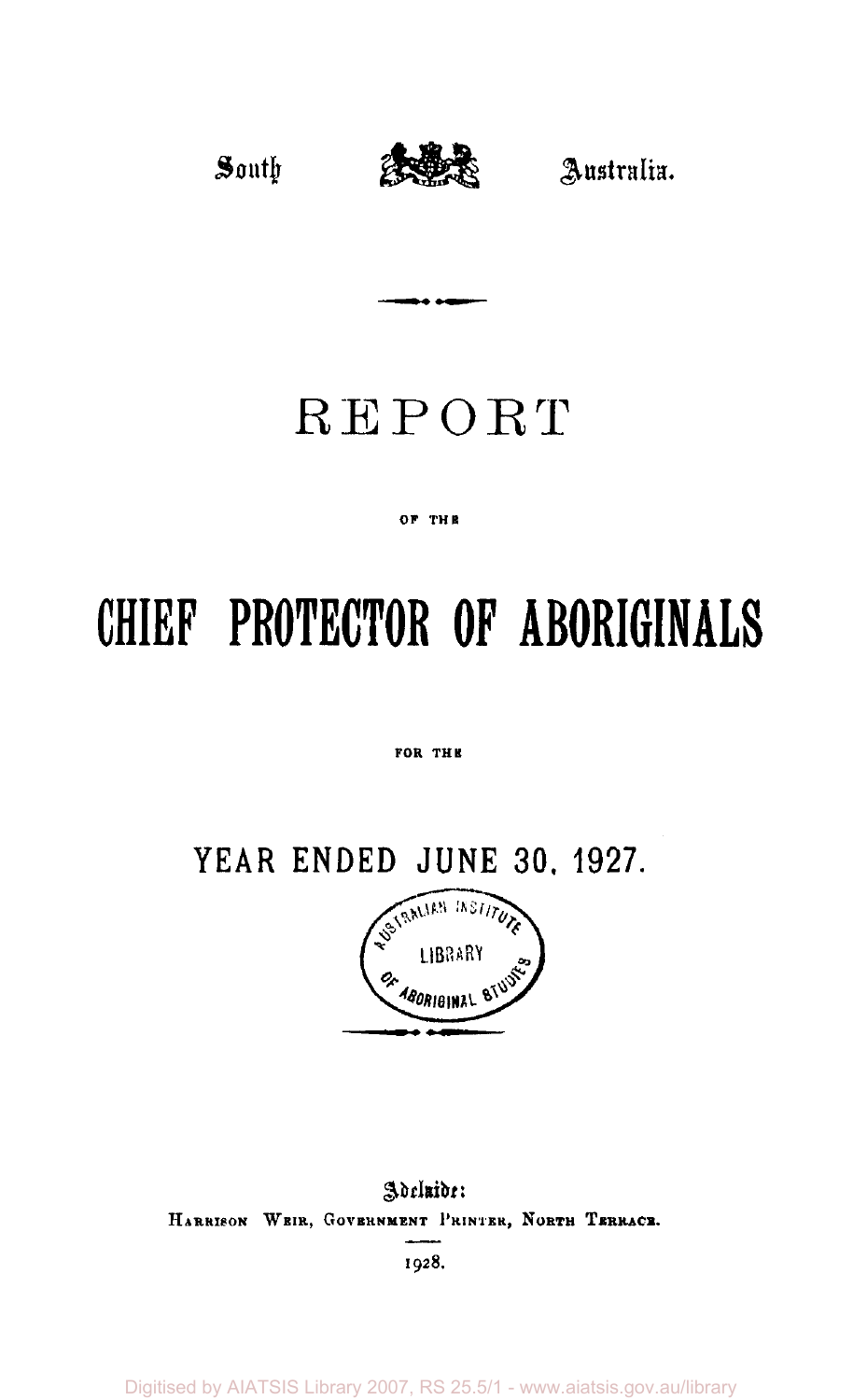## *-7* **JAN 1963 REPORT. 44 1**

Aboriginals Department, Adelaide, September 29th, 1927.

#### ANNUAL REPORT.

Sir—I have the honor to submit this, my report on the working of the Aboriginals Department for the year ended June 30th, 1927.

Rations, clothing, and blankets have been supplied during the year to depots throughout the State, and have been distributed by the issuers of rations to the old, sick, and infirm aboriginals, also to others found in poor circumstances.

Their medical needs have been attended to. The medical officers and hospital officers and attendants have all given to aboriginal patients all necessary attention. Supplies of medicines for coughs, colds, and eye troubles have been sent to the depots, and given out by issuers of rations. There are fullyequipped dispensaries at Point Pearce, Point McLeay, and Koonibba Aberiginal Stations.

#### CENSUS.

The census of aboriginals in the Commonwealth on June 30th, 1926, is as follows:—

|                             |        | Full Bloods. Half castes. | Total. |
|-----------------------------|--------|---------------------------|--------|
| Western Australia           | 22,222 | 2,420                     | 24,642 |
| Northern Territory   19,853 |        | 689                       | 20,542 |
| Queensland                  | 13,604 | 4.047                     | 17,651 |
| New South Wales             | 1,031  | 6,035                     | 7,066  |
| South Australia             | 2.531  | 1,452                     | 3,983  |
| Victoria                    | - 55   | 459                       | 514    |
|                             |        |                           |        |
|                             | 59,296 | 15,102                    | 74,398 |

#### POINT PEARCE STATION.

Births: 12 half-castes. Deaths: 3 half-castes. Number on station: 14 full bloods; 254 half-castes; total, 268.

#### POINT McLEAY STATION.

Births: 4 half-castes. Deaths: 1 full blood; 3 half-castes. Number on station and in district: 43 full bloods; 252 halfcastes; total, 295.

#### KOONIBBA MISSION.

Births: 3 full bloods; 11 half-castes. Deaths: 3 full bloods; 3 half-castes

Number on station: 81 full bloods; 96 half-castes; total, 177.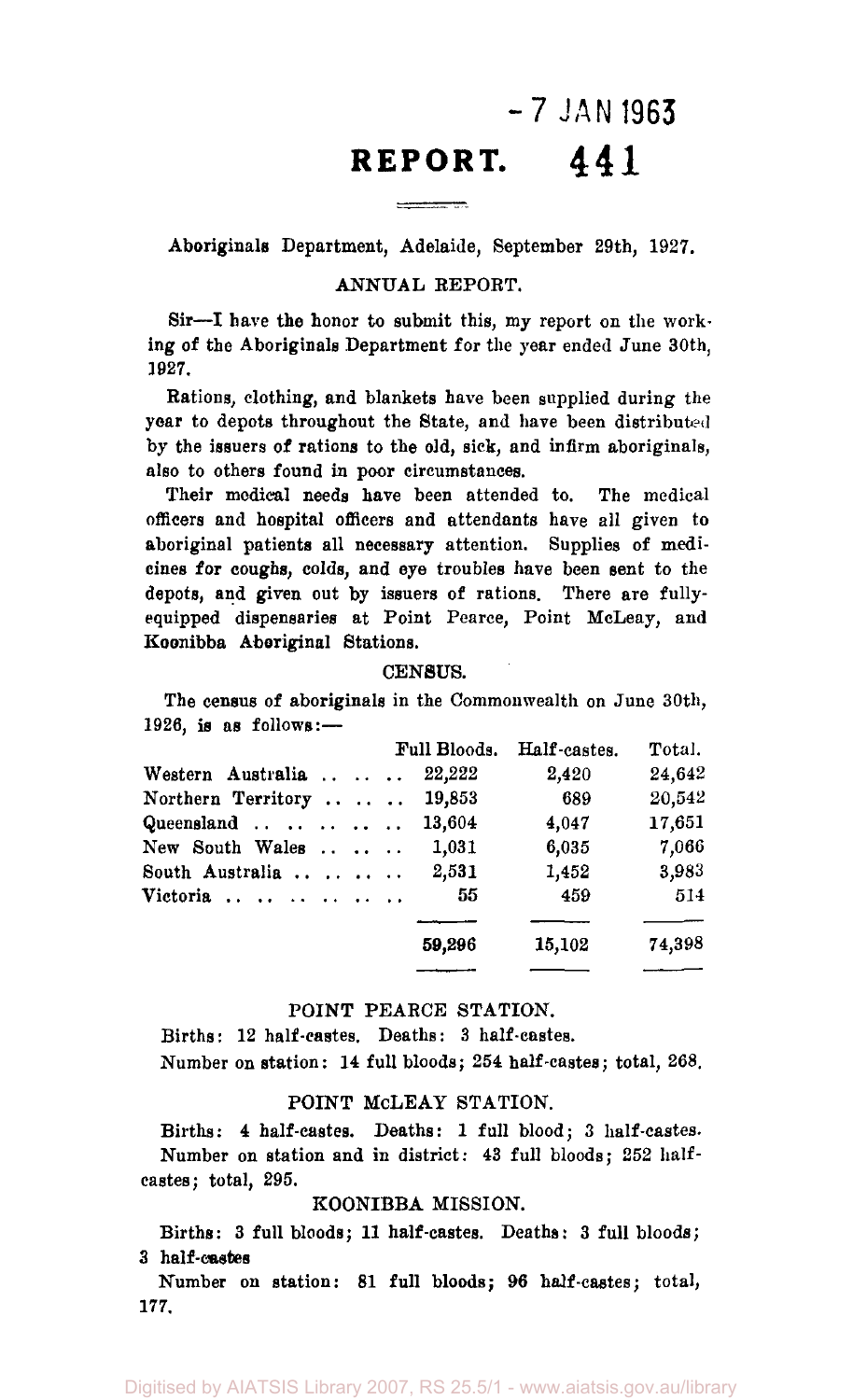#### POINT PEARCE STATION.

The Superintendent reports that the total grain, wheat, and barley produced on the station was 35,265bush. The returns per acre were as follows:--Wheat, 13}bush.; barley, 15}bush.; hay, 278 tons were cut and stacked; hay still on hand on June 30th, 300 tons.

The wool clip totalled 120 bales from 3,218 sheep, 30 rams, and 1,110 lambs shorn.

The total number of lambs tailed was 700, being a percentage of 50 per cent, average. Owing to the dry season this has been the worst average experienced for lambing for many years.

There are 2,470 acres under crop this year, which, despite the late season and light rainfall, is looking well, but good late rains will be needed to ensure favorable results, as there is little reserve moisture in the soil.

The profit and loss account herewith shows a loss of £3,338 3s. l1d. on the year's operations. The loss last year was £3,102 18s. Id. I am hopeful that a return of good seasons will soon eliminate these losses.

Five new wood and iron cottages have been built, under the superintendence of Mr. G. T. Lane, Chief Inspector of Soldier Settlements. Owing, however, to the steady increase in the population, two or three more new cottages are needed.

There have been several cases of typhoid fever on the station. The hospital has been a great help. Sister Jean Francis is in charge, and has done splendid work.

#### POINT McLEAY STATION.

The Superintendent reports that 200 tons of hay were harvested, which has been specially helpful in enabling the station to carry livestock through a long, dry season .without any noticeable loss. Assistance has been given to aboriginals occupying blocks on the Coorong where the feed was destroyed by the disastrous fire which swept over the district during last December. We were able to help these unfortunate native settlers with supplies of hay and grazing for their cattle.

Forty-five acres of peas were sown with good results and fed to pigs. The returns for pigs sold during the year were £484. Owing to the long, dry season the dairy results were less than usual. The profit and loss account herewith shows a loss of £3,304 17s. 10d., which is satisfactory compared with previous years.

Six three-roomed cottages for natives, a six-roomed house for the bookkeeper, and a hospital of eight rooms have been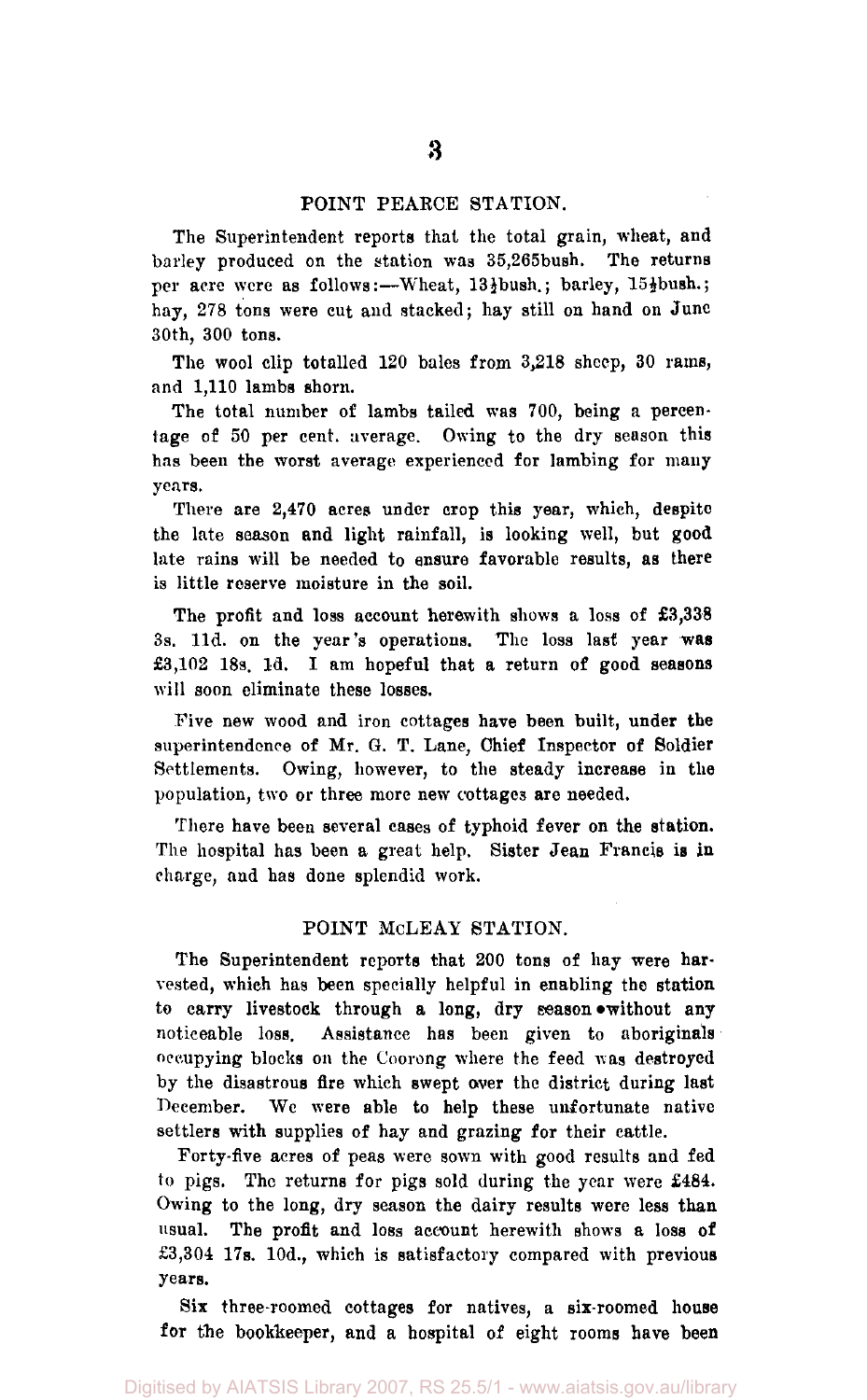erected by contractors, Messrs. Tait & Voaden, from material obtained from cottages at Pompoota, and are very satisfactory. The work was done under the superintendence of Mr. G. T. Lane, Chief Inspector of Soldier Settlements. This building has greatly relieved the housing problem, but more cottages are needed, and I hope to get two more erected from material still on hand. The Parkin Mission have kindly accepted the responsibility of providing a nurse for the hospital.

The metalling of the road between the station and the Narrung jetty has been completed, and will be a great advantage to the station. This work was done by a white contractor, who employed aboriginal labor only on the work.

During the year the Government has added another 2,700 acres of land to the station. The land is about five miles away from the station, and is poor in quality. It will, however, help to make the station more self supporting, especially as much of it is well timbered, and supplying firewood for the station has for some years been a difficult matter. The numbers of livestock on the station are as follows:—Horses, 37; cattle, 144; sheep, 833; pigs, 43.

Mr. C. Ramsey resigned as Superintendent on July 31st, 1927, and Mr. W. E. Penhall has been appointed to the position.

#### KOONIBBA MISSION STATION.

The Superintendent's report is included herewith.

Owing to the dryness of the season, last year's harvest results were not good, the average being about 7bush. This season, however, the harvest prospects are exceptionally bright. The Superintendent complains of a number of aboriginals camping around the neighboring townships, resulting in an increase in drinking and immorality. In order to combat this evil, it will probably be necessary to proclaim these townships prohibited areas to aboriginals not in lawful employment.

#### OOLDEA.

Arrangements have been made for rations to be supplied to aged and infirm aboriginals on neighboring sheep stations, where the young able bodied can obtain employment. This has enabled me to close the ration depot at Ooldea, which is an advantage, as there is no work for aboriginals there.

#### POLICE OFFICERS.

Reports have been received from the Protector of Aborigines at Port Augusta on the work done by the police officers as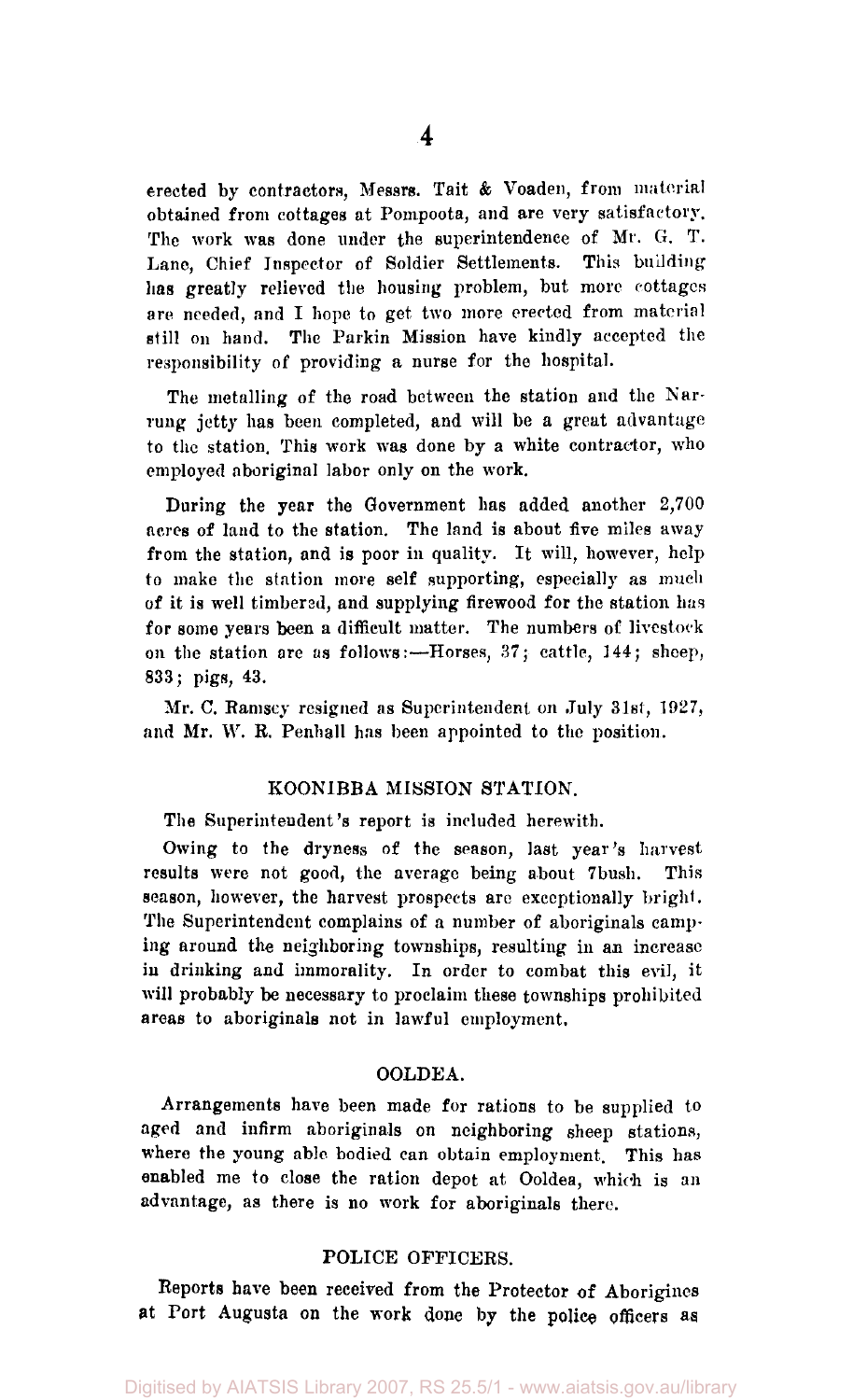issuers of rations, &c, to aboriginals. Referring to the hospital at Port Augusta, he says the greatest credit is due to Dr. E. L. Symons, the secretary of the hospital, and nursing staff, for their untiring care and treatment of aboriginals whilst under their care.

#### MISSIONARIES.

Religious and educational work is being done by lady missionaries at Swan Reach, Oodnadatta, and Baroota.

A home for half-caste children has recently been opened near Quorn by the Australian Aborigines Mission. This home will give these children a good environment, and will doubtless show good results.

Mr. G. Aiston, Protector of Aborigines, Newcastle District, continues to take a warm, friendly interest in aboriginals in his district, and expresses in his report thanks to kind helpers.

#### NORTH-SOUTH RAILWAY.

A proclamation has been made concerning the railway now in process of construction from Oodnadatta to Alice Springs, prohibiting aboriginals not in lawful employment from being within 10 miles east and west of the line. The proclamation will, of course, only apply to South Australian territory, but I believe similar action will be taken by the Commonwealth Government. I recently visited Oodnadatta and its neighborhood, and am convinced that the police officers will find this step helpful in minimising the evils which would result from the camping of aboriginals along the line of work.

Interest in the aborigines generally has greatly increased. The Advisory Council of Aborigines holds monthly meetings for the consideration of all matters of interest. I thank the Aborigines' Friends' Association for their contribution of £100 per annum towards wages of nurse at Point Pearce Station, and the Parkin Mission for payment of nurse's wages at Point McLeay Station. The boarding home in North Adelaide for aboriginal women and children conducted by the Adelaide City Mission is most useful. The matron of the home, Mrs. W. Owen, has been made a Protector of Aborigines, and acts in an honorary capacity as Visitor and Inspector of half-caste girls from Alice Springs in situations in Adelaide and suburbs. An Aborigines' Protection League has also been formed, and an Anthropological Society meets monthly at the University, specially interested in the primitive life of the aborigines, **and.**  the recording of same for the benefit of science.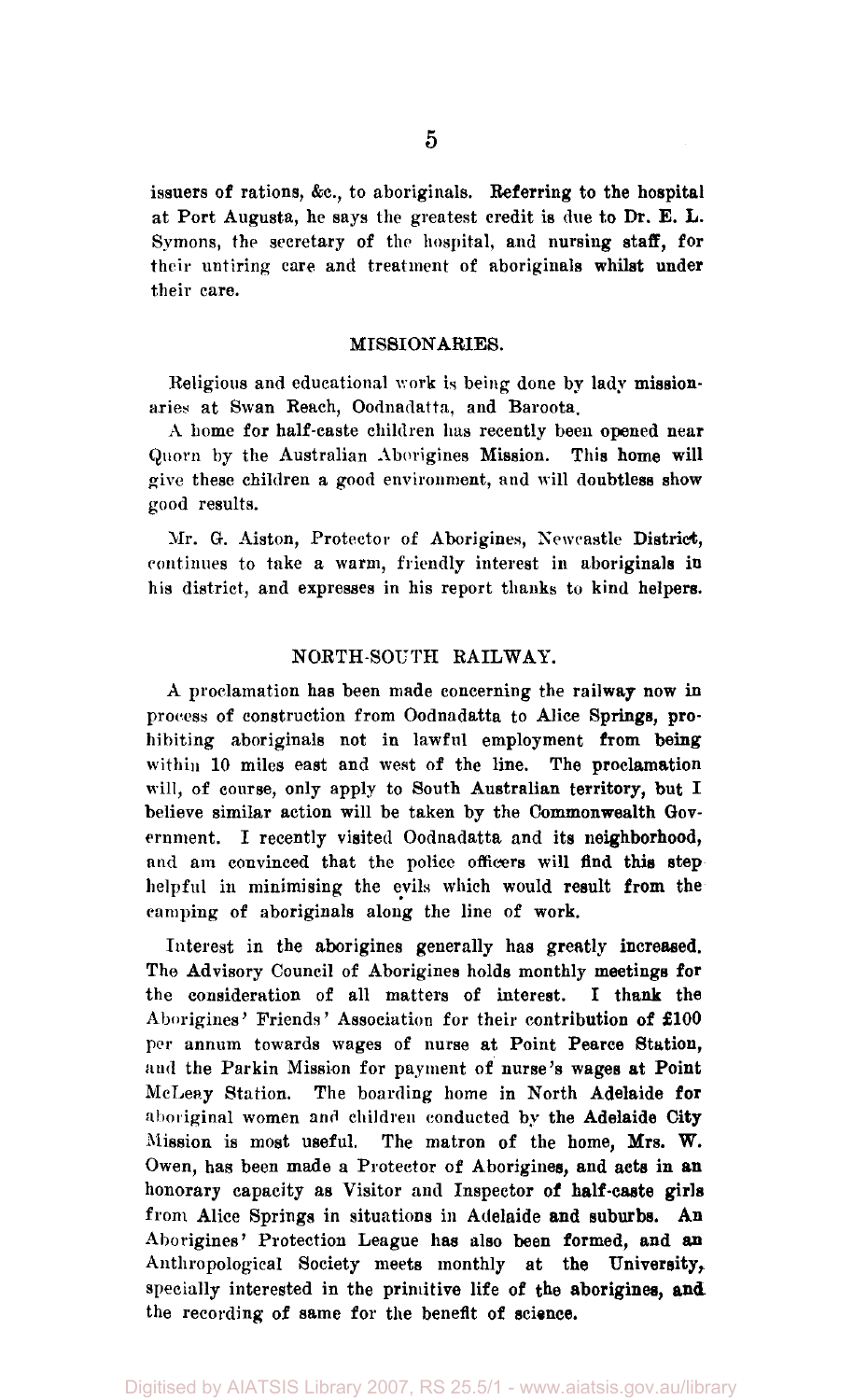The expenditure and receipts of the Department for the year are as follows:—

| Head office-                                                 |               |       |       |              |    |   |       |
|--------------------------------------------------------------|---------------|-------|-------|--------------|----|---|-------|
| EXPENDITURE.                                                 | £             |       | s. d. | £            |    |   | s. d. |
| Salaries                                                     | $1,001$ 6 1   |       |       |              |    |   |       |
| Provisions, blankets, clothing,                              |               |       |       |              |    |   |       |
| medical expenses, transport,                                 |               |       |       |              |    |   |       |
| etc. 4,935 7                                                 |               |       | 1     |              |    |   |       |
| Boarding home for aboriginal                                 |               |       |       |              |    |   |       |
| women                                                        | 215 12        |       | 6     |              |    |   |       |
| Advisory Council of Abori-                                   |               |       |       |              |    |   |       |
| gines-Printing, stationery,                                  |               |       |       |              |    |   |       |
| and allowance to secretary                                   |               | 58 12 | 6     |              |    |   |       |
| Point Pearce Station-                                        |               |       |       | 6,210 18     |    |   | 2     |
| Salaries and wages, &c.  . 6,198 6                           |               |       | 4     |              |    |   |       |
| Implements, stock, fertilisers,                              |               |       |       |              |    |   |       |
| etc.                                                         | 4,453 18      |       | 1     |              |    |   |       |
| New cottages $\ldots$ $\ldots$ $\ldots$ 982 2                |               |       | 0     |              |    |   |       |
| Purchases for store  3,314 12                                |               |       | 9     |              |    |   |       |
|                                                              |               |       |       | 14,948 19    |    |   | 2     |
| Point McLeay Station-                                        |               |       |       |              |    |   |       |
| Salaries and wages 3,030 5 1                                 |               |       |       |              |    |   |       |
| Implements, stock, supplies,                                 |               |       |       |              |    |   |       |
|                                                              | 3,325 0 10    |       |       |              |    |   |       |
| Interest and rent of sections                                | $105 \t6 \t5$ |       |       |              |    |   |       |
| Purchase of block K, hundred                                 |               |       |       |              |    |   |       |
| of Baker  2,122 15                                           |               |       | 0     |              |    |   |       |
| Cottages transferred from                                    |               |       |       |              |    |   |       |
| Pompoota       1,646 13 4                                    |               |       |       |              |    |   |       |
| Purchases for store    2,062 7 10                            |               |       |       | 10,892       | 8  |   | 6     |
|                                                              |               |       |       |              |    |   |       |
|                                                              |               |       |       | £31,452 5 10 |    |   |       |
| RECEIPTS.                                                    |               |       |       | £            | s. |   | d.    |
| From sales of produce, &c., Point Pearce Station 7,779 14 10 |               |       |       |              |    |   |       |
| From store sales, Point Pearce Station                       |               |       |       | 2,543 10     |    |   | 4     |
| From sales of produce, &c., Point McLeay Station 2,408 19    |               |       |       |              |    |   | 5     |
| From store sales, Point McLeay Station  2,116 17 10          |               |       |       |              |    |   |       |
| Refund of advances for fares, &c.     223 5                  |               |       |       |              |    |   | 7     |
|                                                              |               |       |       | £15,072      | 8  | 0 |       |

The total expenditure is £6,407 13s. 4d. more than the previous 12 months.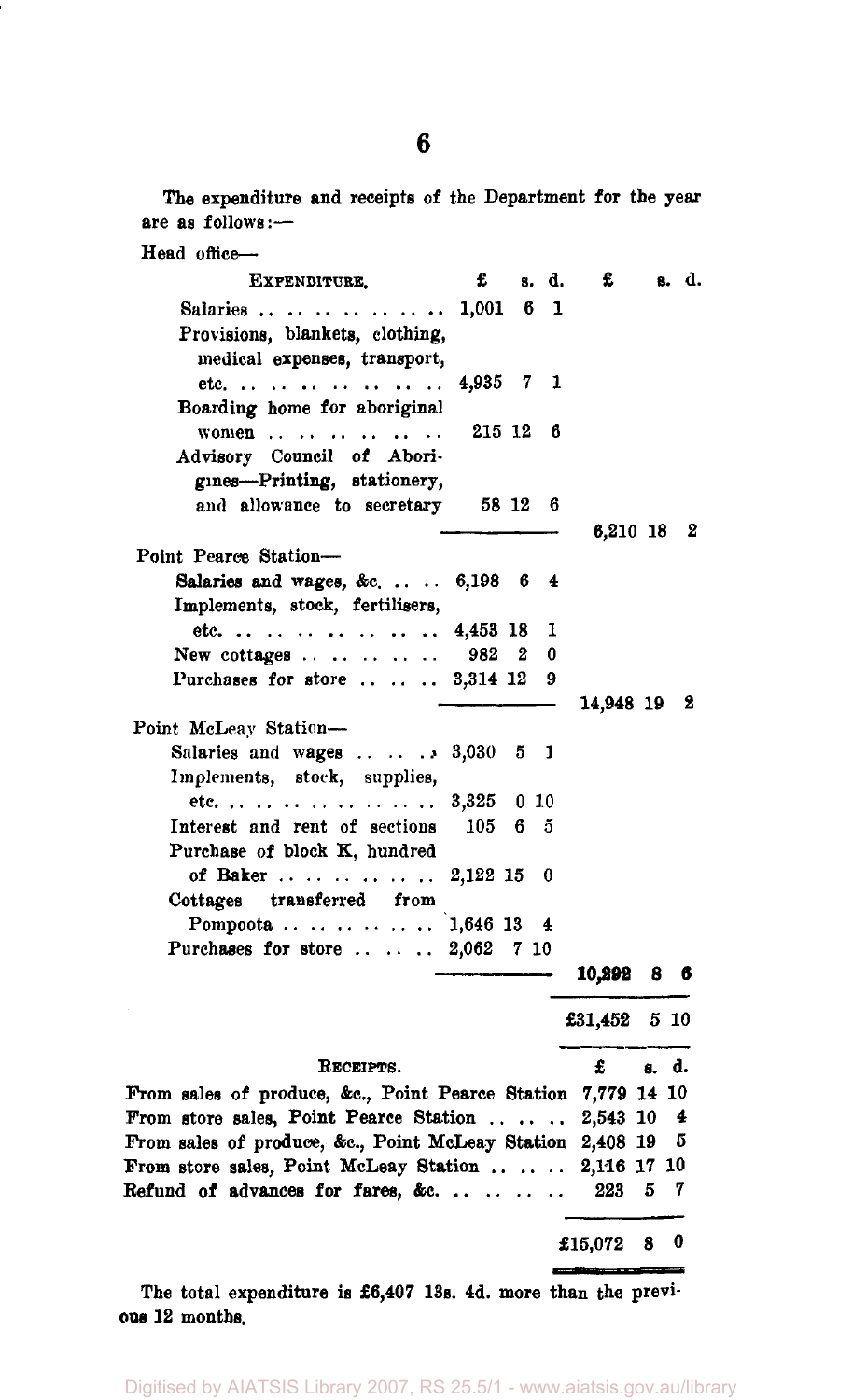The total receipts show an increase of £2,144 15s. 4d. on last year.

The explanation of the increase in expenditure is **that**  £2,628 15s. 4d. have been spent in the erection of cottages on both Point McLeay and Point Pearce Stations, and £2,186 5s. 8d. on purchase of additional land for Point McLeay.

| $\mathbf{E}$ $\mathbf{s}$ , d. |  |
|--------------------------------|--|
|                                |  |
|                                |  |

Cost of aborigines to South Australian Govern-

ment for 12 months ended June 30th, 1927 .. £16,379 17 10

I have, &c,

P. GARNETT, Chief Protector of Aboriginals. The Hon. Commissioner of Public Works, Adelaide.

#### LUTHERAN MISSION STATION.

Koonibba, July, 1927.

Sir,—I have the honor to submit the following report:—

*Farming.*—Whereas we were able to speak of success in farming operations last year, we have to report a setback for the year under review. The winter rains in 1926 were sufficient only for time being, and gave not enough moisture to the subsoil. When in August and September the rains failed, growth was retarded, and the harvest was poor in consequence. In addition to that we had only very little fallow. 460 acres of new land were sown, about 700 acres of stubble, in all about 1,200 acres. Some 2,500 bags of wheat were harvested; average almost 7 bush.

Grass was plentiful, and our sheep had a good fleece, which realised  $12\frac{1}{2}d.-13\frac{3}{4}d$ , per pound. We happened to strike the poor sale in December.

Our greatest trouble was a repetition of the water shortage. For months water was carted, first from Government tanks and later from Charra Well (16 miles distant) and from the railway.

During the months of July and August we fallowed 800 acres for this season. This fallow has been worked well and the crop now growing gives promise of a very good return. The season opened rather late for this district, but otherwise is one of the best on record. Also the 460 acres of last year's new land and 100 acres of new ground are enough to cheer even the most pessimistic. In fact, we could not wish the crops to be better. There is also a superabundance of grass. But on account of the very dry summer and the subsequent water shortage the lambing was poor.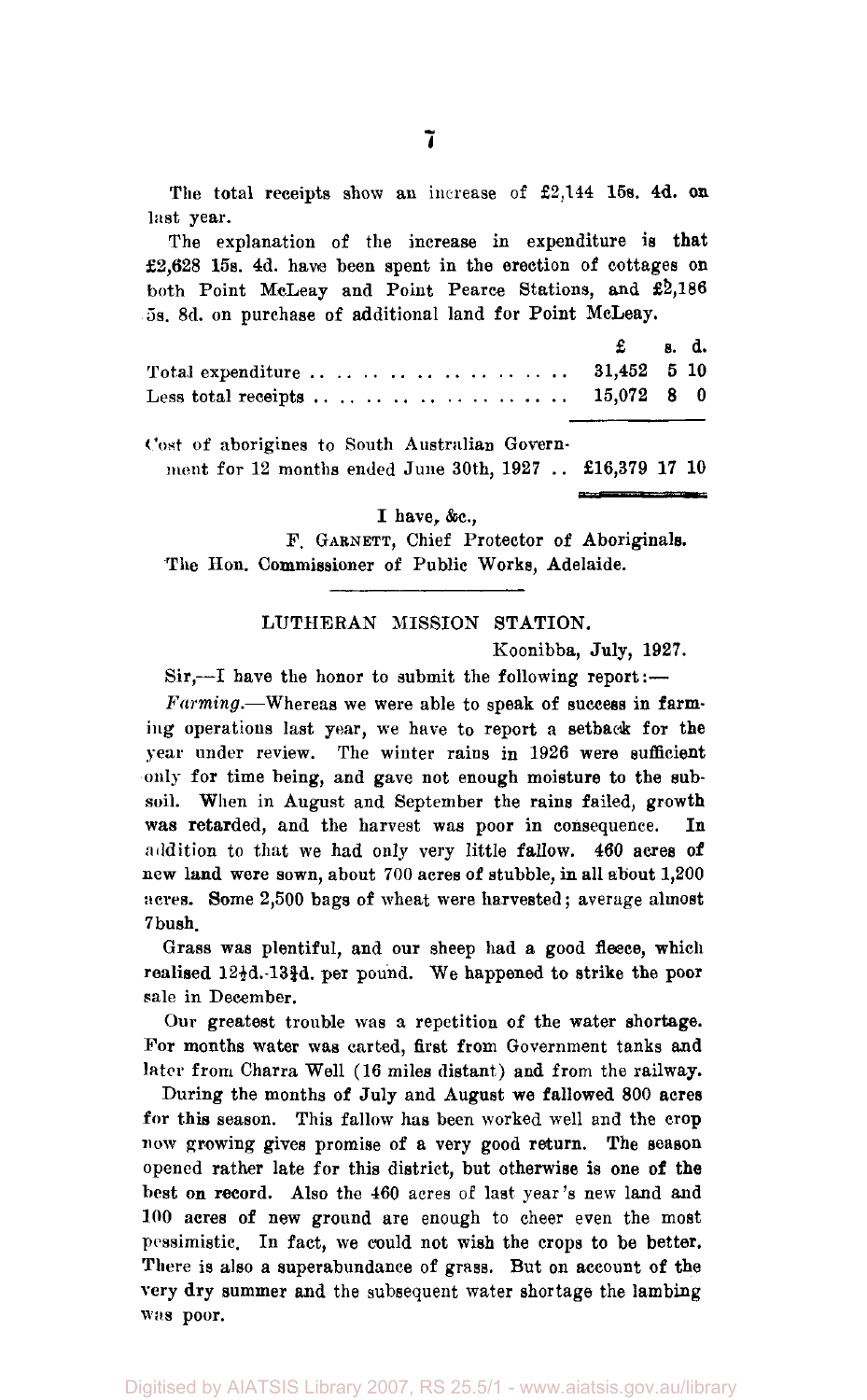*Jubilee.*—The outstanding feature for the year under review was the celebration of the 25th anniversary of the existence of this mission. On the 19th September (1926) commemorative services were held morning and afternoon. Over 40 visitors and officials of our church made the pilgrimage from beyond the Gulf (Westward Ho!) and the natives and West Coast residents rallied in goodly numbers from all directions, about 600 people congregating. From its inception the purpose of this Mission has been first and foremost to proclaim the only truth that really counts, hence the religious character of the jubilee celebrations. Tens of thousands of pounds have been spent in supplying the spiritual and temporal needs of the natives, and that without any hope of gaining even one penny. This is a self-imposed task and done cheerfully for the sake of the immortal souls of the aborigines.

*Statistics.*—The native population fluctuated for some considerable extent, the highest and lowest figures being 234 (in September) and 154 (in March) respectively. The average was around 176. There was not much illness and the deaths were confined, with one exception, to the aged and infants.

*Discipline.*—The behaviour of the natives at the station was equally as good as during other years. While employed here, away from the blighting influence of degraded white men, the natives are a decent, happy community, and it is a pleasure and a privilege to work among them. But there is a certain section which prefers to camp around some of the neighboring towns, because they can obtain liquor of a very questionable quality and great potency whenever they desire to do so (which means always). If it is the wish of the community or the State to number the natives among the extinct races then we need only close our eyes to that which is going on in one or two coastal towns. Having the welfare of these people at heart we venture to express the opinion that it would be in the best interest of whites and natives alike to prohibit the latter from camping near townships, with the exception perhaps of men only, who are lawfully employed for at least five days a week. Native women are in danger of becoming receivers and distributors of venereal diseases, and should under no circumstances be permitted to camp near towns.

*Problems.*—Our greatest difficulty is to find profitable employment for the natives. We were able to find good homes for seven girls as domestics, and five lads, in our congregations. They are all giving satisfaction. Our mission board has appointed one of its members, whose duty it is to see that these young people are properly treated. The trouble is that this scheme of finding homes does not materially relieve the situation concerning the men.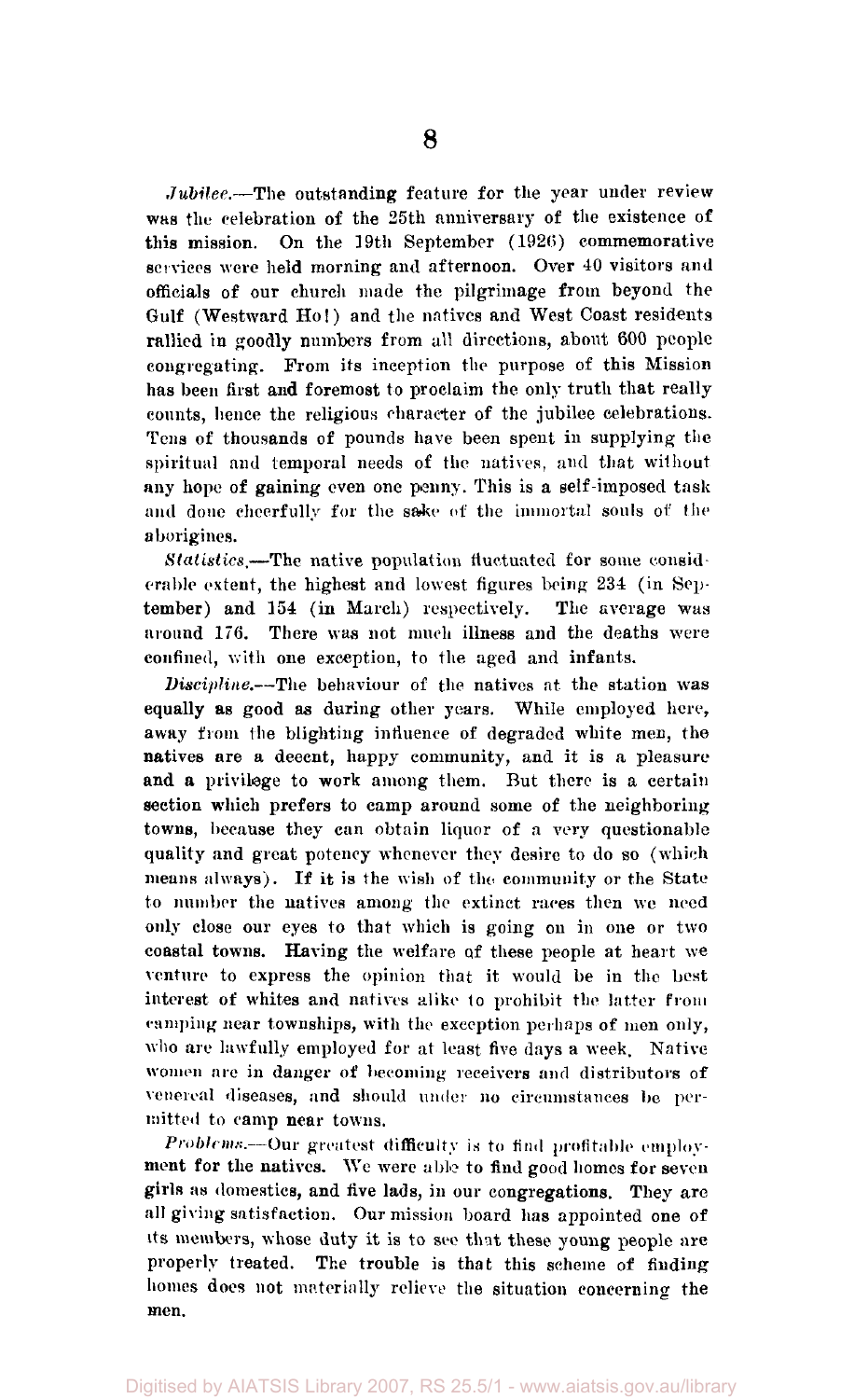**9** 

*Pastimes.*—A young people's society was formed at the latter end of last lear. The evenings are attended fairly well, and we expect some measure of success although we have not discovered a Demosthenes so far. To counteract the tendency towards gambling we have given the men table games, such as ping pong, draughts, and the like. They appreciate this and gambling is on the decline.

In conclusion, if financially the past year was a partial failure we believe that morally and spiritually the gain appreciable, and we hope that in future we shall find a solution also of the labor question. I have, &c.,

C. HOPF, Superintendent.

| STATION FOR THE YEAR ENDED JONE 30TH, 1927.                      |        |            |       |          |    |          |
|------------------------------------------------------------------|--------|------------|-------|----------|----|----------|
|                                                                  | £      |            | s. d. | £        | з. | d.       |
| To Horses                                                        |        |            |       | 70       | 0  | 0        |
| Salary of superintendent and book-                               |        |            |       |          |    |          |
|                                                                  |        |            |       |          |    |          |
| keeper                                                           | 525    | 1          | 4     |          |    |          |
| Wages of aboriginals and white                                   |        |            |       |          |    |          |
| laborers                                                         | 5,214  |            | 8 10  |          |    |          |
|                                                                  |        |            |       | 5,739 10 |    | 2        |
| Rations for aboriginals $\ldots \ldots \ldots$                   | 382    | 4          | 5     |          |    |          |
| School books for aboriginal children.                            |        | $10 \; 16$ | 6     |          |    |          |
| $Hospital$ rations $\ldots \ldots \ldots \ldots \ldots$          |        | 54 12      | 5     |          |    |          |
|                                                                  |        |            |       | 447 13   |    | 4        |
| Accident insurance                                               |        |            |       | 62       | 16 | 1        |
| Head office salaries and expenses                                |        |            |       | 112      | 2  | 0        |
|                                                                  |        |            |       |          |    |          |
| Depreciation-                                                    |        |            |       |          |    |          |
| Furniture                                                        | 5      | 4          | 8     |          |    |          |
| Hospital furniture                                               | 1      | 16         | 1     |          |    |          |
| Harness                                                          | 24     | 7          | 8     |          |    |          |
| Implements, &c.                                                  | 166 19 |            | 3     |          |    |          |
|                                                                  |        |            |       | 198      | 7  | 8        |
|                                                                  |        |            |       |          |    |          |
|                                                                  |        |            |       | £6,630   | 9  | 3        |
|                                                                  | £      | s. d.      |       | £        |    | s. d.    |
|                                                                  |        |            |       |          |    |          |
| By Farm account, wheat, wool, and other                          |        |            |       |          |    |          |
| $produce \dots \dots \dots \dots \dots \dots \dots$              |        |            |       | 1,836 10 |    | 6        |
| Rent                                                             |        |            |       | 77 15    |    | 9        |
| $Cattle \ldots \ldots \ldots \ldots \ldots \ldots \ldots \ldots$ | 210-15 |            | 0     |          |    |          |
|                                                                  | 38 10  |            | 0     |          |    |          |
| $S$ heep                                                         | 941 19 |            | 0     |          |    |          |
|                                                                  |        |            |       | 1,191    | 4  | $\bf{0}$ |
| Store revenue account $\dots\dots\dots\dots$                     | 137 11 |            | 4     |          |    |          |
| Less loss while worked as deposit                                |        |            |       |          |    |          |
| $account \dots \dots \dots \dots \dots \dots \dots \dots$        | 18     | 7          | 4     |          |    |          |
|                                                                  |        |            |       | 119      | 4  | 0        |
|                                                                  |        |            |       | 67 11    |    | 1        |
| Meat                                                             |        |            |       |          |    |          |
| Balance net profit 1915-26 brought                               |        |            |       |          |    |          |
| $forward \ldots \ldots \ldots \ldots \ldots \ldots$              |        |            |       | 1,703    | 1  | 8        |
| Net loss for year $\dots\dots\dots\dots\dots\dots$               | 3.338  |            | 3 11  |          |    |          |
| Less net profit brought forward $\dots$                          | 1.703  | 1          | 8     |          |    |          |
|                                                                  |        |            |       | 1,635    | 2  | 3        |
|                                                                  |        |            |       | £6,630   | 9  | 3        |
|                                                                  |        |            |       |          |    |          |

PROFIT AND LOSS ACCOUNT OF THE POINT PEARCE STATION FOR THE YEAR ENDED JUNE 30TH, 1927.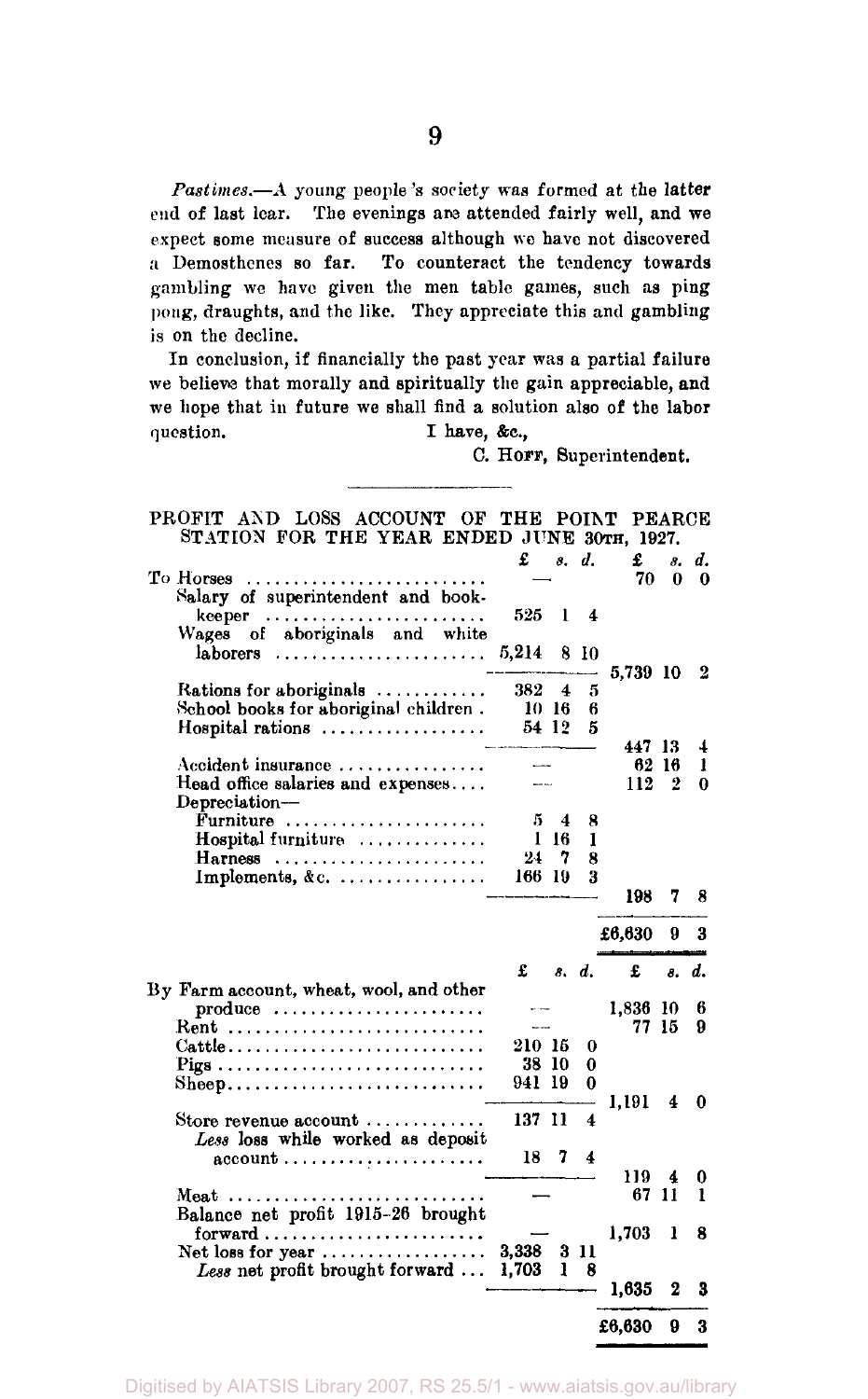#### BALANCE SHEET OF THE POINT PEARCE STATION AS AT JUNE 30TH, 1927.

| LIABILITIES.                                              |            |              |                |             |   |       |
|-----------------------------------------------------------|------------|--------------|----------------|-------------|---|-------|
|                                                           | £          | 8.           | d.             | £           |   | s. d. |
| $H.M.$ Government account $\ldots \ldots$                 | 19,247     | 13           | 5              |             |   |       |
| H.M. Government deposit account                           | 835        | 1            | $\overline{2}$ |             |   |       |
|                                                           |            |              |                |             |   |       |
|                                                           |            |              |                | 20.082 14   |   | 7     |
| Capital account $\ldots \ldots \ldots \ldots$             |            |              |                | 11.362 9    |   | 5     |
| Sundry creditors                                          |            |              |                | 1,023 10    |   | 4     |
|                                                           |            |              |                | £32,468 14  |   | 4     |
| ASSETS.                                                   |            |              |                |             |   |       |
|                                                           | £          | я.           | d.             | £           |   | s. d. |
| Station buildings                                         | 9,600      | $\mathbf{0}$ | $\theta$       |             |   |       |
| New cottages erected during year                          |            |              |                |             |   |       |
|                                                           |            |              | 4              |             |   |       |
| $(uncompleted) \ldots \ldots \ldots \ldots$               | 1,106 18   |              |                |             |   |       |
|                                                           |            |              |                | 10,706 18 4 |   |       |
| Improvements                                              |            |              |                | 6.197 12 11 |   |       |
| Implements, vehicles, &c.                                 | $1.502$ 13 |              | 6              |             |   |       |
| $\text{Harness}$                                          | 219        | 9            | 7              |             |   |       |
| Furniture                                                 | 99.        |              | 7 10           |             |   |       |
| $Hospital$ furniture $\ldots \ldots \ldots \ldots$        | 34         | 6.           | 2              |             |   |       |
|                                                           |            |              |                | 1.855 17    |   | 1     |
| Sundry debtors                                            |            |              |                | 23 19       |   | 3     |
| Stocks on hand-                                           |            |              |                |             |   |       |
| $H$ orses                                                 | 994        | 0            | 0              |             |   |       |
| $\mathbf{Cattle}, \ldots, \ldots, \ldots, \ldots, \ldots$ | 878 10     |              | 0              |             |   |       |
|                                                           |            |              |                |             |   |       |
|                                                           | 6,904      | $\bf{0}$     | 0              |             |   |       |
|                                                           | 135        | 7            | $\theta$       |             |   |       |
| Farm account—Hay, seed, fertili-                          |            |              |                |             |   |       |
| zers, fencing, and building                               |            |              |                |             |   |       |
| material, &c.                                             | 1,934      | 5.           | 5              |             |   |       |
| Store                                                     | 1.203      | 2            | -1             |             |   |       |
|                                                           |            |              |                | 12,049 4    |   | 6     |
|                                                           | 3.338      |              | 311            |             |   |       |
| Net loss for year $\ldots \ldots \ldots \ldots$           | 1,703      | $\mathbf{I}$ | 8              |             |   |       |
| Less net profit brought forward                           |            |              |                | 1.635       | 2 | 3     |
|                                                           |            |              |                | £32,468 14  |   | 4     |
|                                                           |            |              |                |             |   |       |

F. GARNETT, Chief Protector of Aboriginals.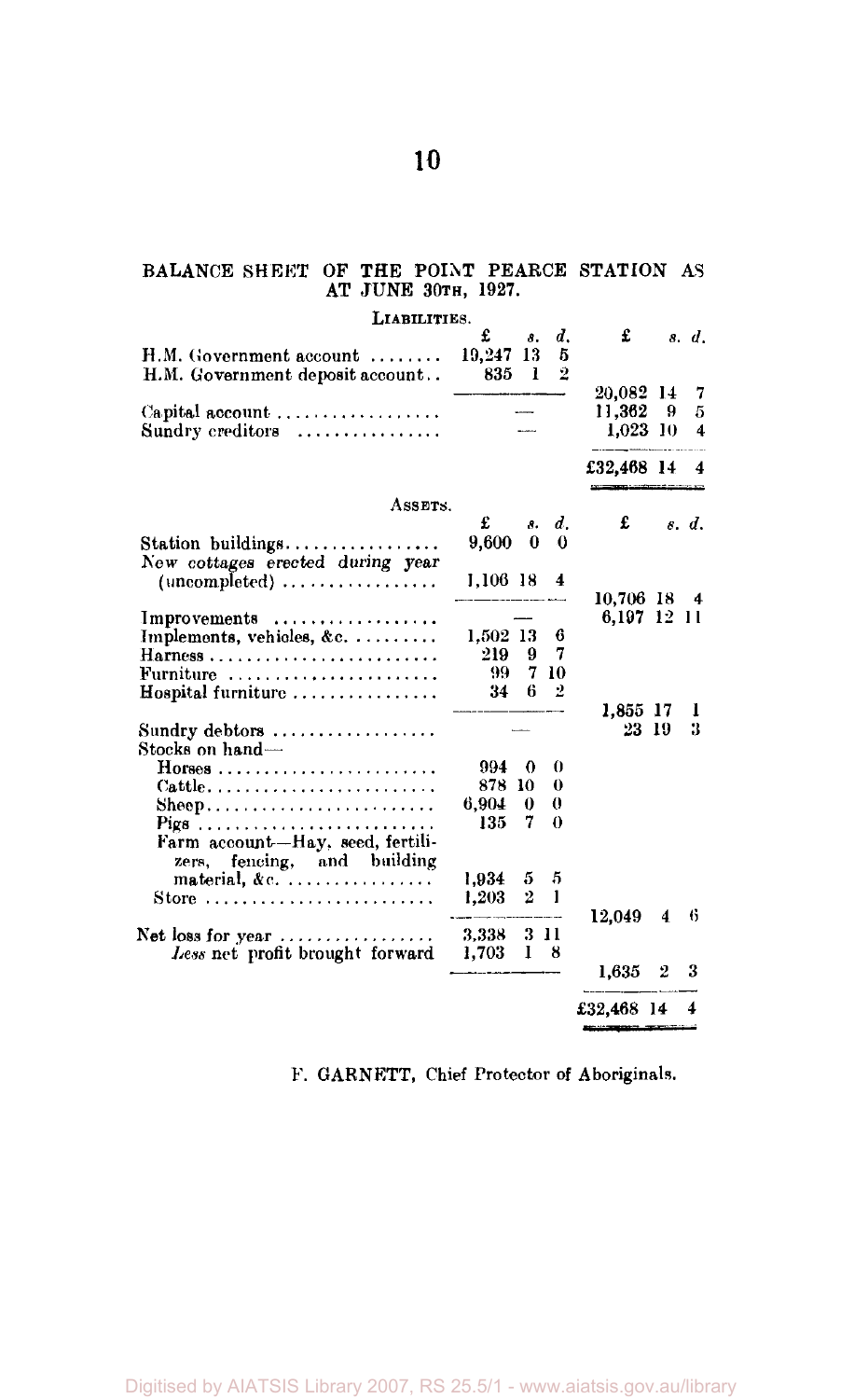### PROFIT AND LOSS ACCOUNT OF THE POINT MCLEAY STATION FOR THE YEAR ENDED JUNE 30TH, 1927.

|                                                                                                               | £                     | 8.                      | d.               | £             |        | s. d.         |
|---------------------------------------------------------------------------------------------------------------|-----------------------|-------------------------|------------------|---------------|--------|---------------|
| To Farm account, dairy, and other<br>$produce \dots \dots \dots \dots \dots \dots$<br>Rations for aboriginals | 465 12                |                         | $_{0}$           |               | 520 13 | 3             |
| School books for aboriginal<br>Hospital rations, &c.                                                          | 3                     | 0<br>21510              | 0                |               |        |               |
| Salary of superintendent and<br>bookkeeper                                                                    | 444                   | 9                       | 3                | 471.          |        | 7 10          |
| Wages of aboriginals and white<br>$laborers \ldots \ldots \ldots \ldots \ldots$                               | 2,497                 | 1                       | 0                | 2,941 10      |        | 3             |
| $C$ attle<br>Accident insurance<br>Depreciation-                                                              | مساحا                 |                         |                  |               | 52 18  | 9<br>31 10 10 |
| Implements, &c.<br>$Harness$<br>Furniture<br>Hospital furniture                                               | 82<br>15 -            | 1<br>3<br>6 15<br>2 11  | 1<br>9<br>7<br>3 |               |        |               |
| Rent<br>Interest on lands under purchase                                                                      | 41<br>63 10           | 0                       | 9<br>×           | 106 11        |        | 8             |
| Head office salaries and expenses<br>$Net$ $loss$<br>from 1915-1926.                                          |                       |                         |                  | 104 11<br>112 | 2      | 5<br>Ü        |
| brought forward $\ldots \ldots$                                                                               |                       |                         |                  | 34,651        | 6      | 3             |
|                                                                                                               |                       |                         |                  | 138,992 12    |        | 3             |
| By Horses $\dots\dots\dots\dots\dots\dots\dots\dots$                                                          | £<br>57 10            | s.                      | d.<br>0          | £             |        | s. d.         |
| $Sheep$<br>Pigs                                                                                               | 124<br>271            | 4                       | 0<br>4 10        | 452 18 10     |        |               |
| Store, while worked as deposit<br>account, , , , ,<br>Less loss while worked as                               | 501                   | $\overline{\mathbf{4}}$ | 8                |               |        |               |
| revenue account                                                                                               | 6                     | 8                       | 5                | 494 16        |        | 3             |
| Meat<br><i>Add</i> net loss brought forward                                                                   | 3,304 17 10<br>34,651 | - 6                     | -3               | 88 13         |        | ł             |
|                                                                                                               |                       |                         |                  | 37,956        | 4      | ı             |
|                                                                                                               |                       |                         |                  | £38,992 12    |        | 3             |